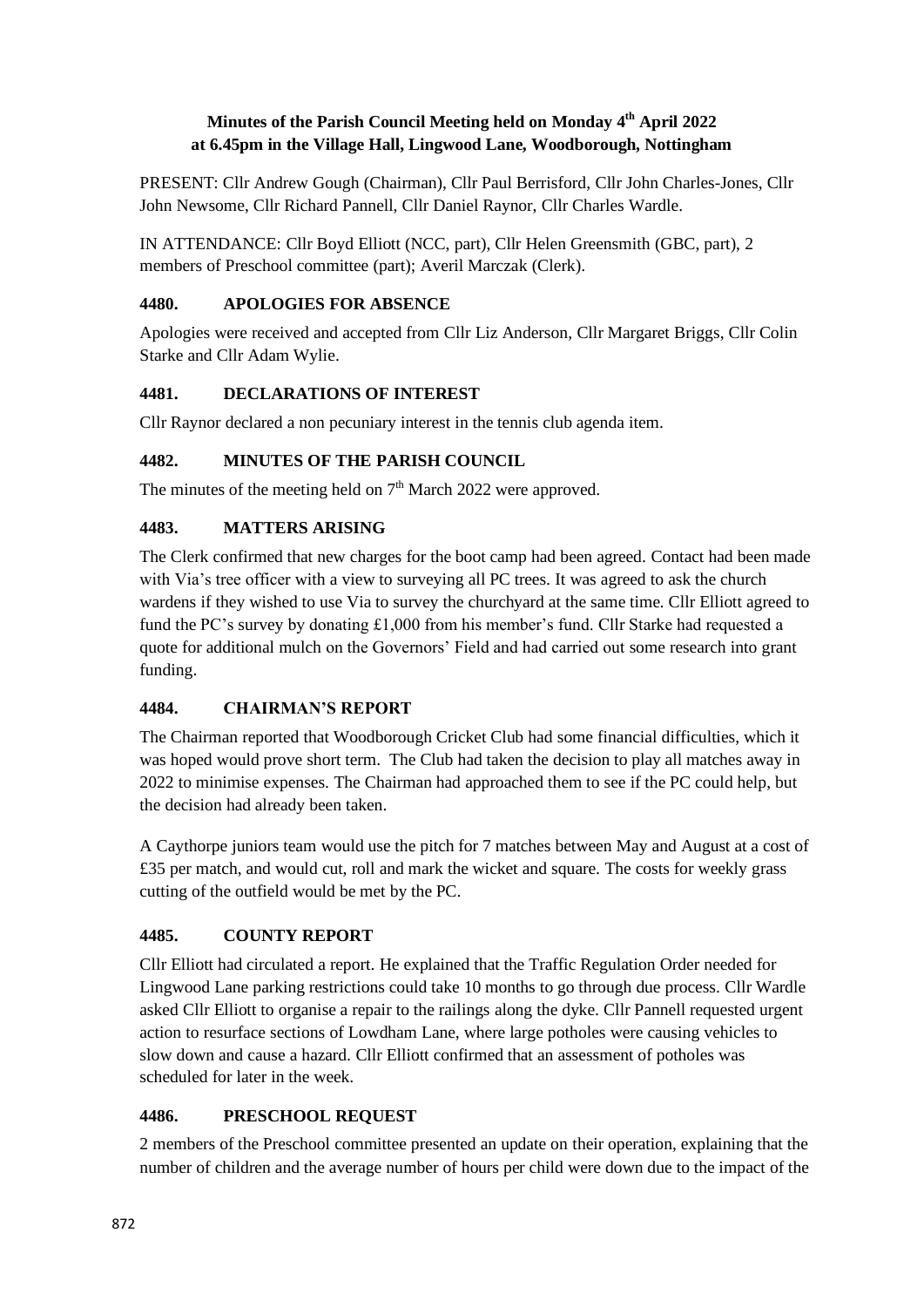pandemic, a low birth rate year and new local competition. The PC expressed its support for the Preschool and requested further information before it could consider a request for a reduced hire cost.

## **4487. DISTRICT REPORT**

Cllr Greensmith had circulated a report. There was no update regarding the request for a bin on Lowdham Lane.

## **4488. CLOSURE OF WOODBOROUGH WEB**

It was noted with sadness that the Woodborough Web would shut after the May 2022 edition. It was agreed to write a letter to the editor expressing thanks for the contribution that the Woodborough Web had made to the community. It was agreed to research alternative ways of getting out tactical communications, including cooperating with Lambley.

# **4489. MAINTENANCE REQUIREMENTS**

As the WCA had indicated that they would no longer carry out weed killing around the village, it was agreed to engage Rob Dixon to carry out this work, and to tidy the perimeter of the playing field.

# **4490. COMMUNITY EVENTS**

It was agreed that the Christmas lights switch on should be arranged for Friday December  $2<sup>nd</sup>$ . The WCA had made two requests with regard to the summer fair, to erect staging for a brass band, and to host a display of classic cars. It was agreed to support both ideas, with the proviso that the staging should not be on the cricket square, and that the cars should not be parked on the football pitch area if the ground was at all soft.

### **4491. CEMETERY**

The grave digger had topped up and seeded a number of sunken graves. It was agreed to approve a request for a burial of ashes in an existing family plot.

# **4492. MEMORIAL BENCHES**

Cllr Charles-Jones reported that benches for HRH the Prince Philip and for the Platinum Jubilee had been delivered and were ready to install.

The Clerk had scheduled a meeting with a resident who had offered a new memorial bench for the cemetery. It was agreed that a memorial bench donated by a family for the Governors' Field was not of suitable quality for a public park, but to offer the family an opportunity to put the plaque on an existing bench. It was agreed that all the memorial plaques in field should be renewed. It was noted that the Woodborough Ladies' table was still undergoing renovation and would be reinstalled soon. It was agreed that the PC should adopt a memorial bench policy in future, to outline its requirements and its responsibilities for donated benches.

# **4493. CODE OF CONDUCT GUIDANCE**

New guidance from GBC's monitoring officer was noted.

### **4494. PLANNING**

There was no objection to PC1157/GBC2022/0208 for single storey side and front extension to garage at 7 Lowdham Lane.